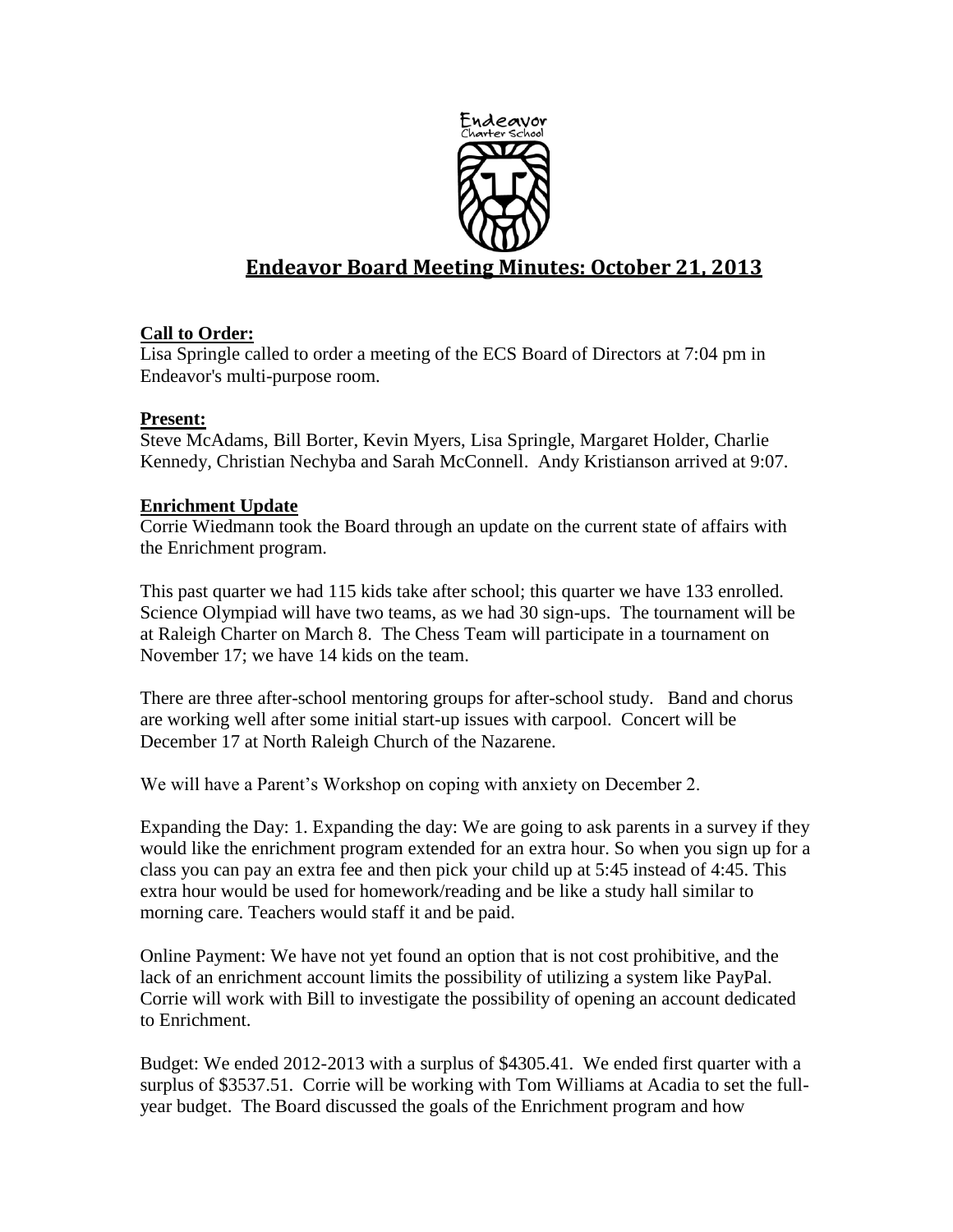budgeting should work. The consensus was that we should try to ensure that we were at least breaking even on these programs, and not looking to drive a large surplus.

#### **Foundation / Construction Items**

David Clodgo provided the Board with an update on construction. We are currently onschedule. The light rain last week did put them on hold, but they were ahead of schedule and this did not impact. They are 98% complete with digging utilities. The crane will be on-site next week in preparation for setting walls in November.

There will be a redesign and resubmittal of the plans to Wake Forest, as we need to include sidewalks behind each wing. Additional grade work will need to be done to accommodate this, and David is negotiating with the site engineer on the scope of this work and how it will be done to accommodate potential future site development.

There is a tremendous amount of material built up on-site at this point in a large berm at the back of the property. David is working with the site engineer on how to utilize parts of this on-site, and also has reached out to Wake Forest should we have a surplus at the end of construction. They often have incoming and outgoing materials, and should be able to work with us.

The phone pedestal will be moved. We had to pay \$26,000 upfront for it to be moved. Andy Kristianson will be meeting with Jeff Bandini to investigate reclamation of a portion of this cost.

Field quotes have started to come back. Work would start in the spring, so we have time to do the overseeding in the fall and make a decision on bids and magnitude before we make a decision. The Finance Committee will begin to build out a skeleton for the 2014- 2015 Budget in order to understand what we can afford in terms of on-going facilities maintenance.

Lighting of the campus shows 14 poles around the campus. We can either buy outright (at \$500/pole) or lease them through our monthly electric service. Bill Borter will run a time value of money analysis in preparation for the November Board meeting where we can hold a vote on this issue.

Corrie Wiedmann from the Fundraising Committee has had a fundraising banner created to track a new fundraising campaign for this school year. This will be displayed outside during carpool. There will also be sessions set up for new families at Endeavor in order to better reach them with regards to this new campaign.

The Board also talked about how to re-engage the Endeavor community once again in a fundraising effort, as we know that participation levels are still well below 50%. Kevin Myers and Charlie Kennedy will work with the Fundraising Committee on reinvigorating the giving within the community.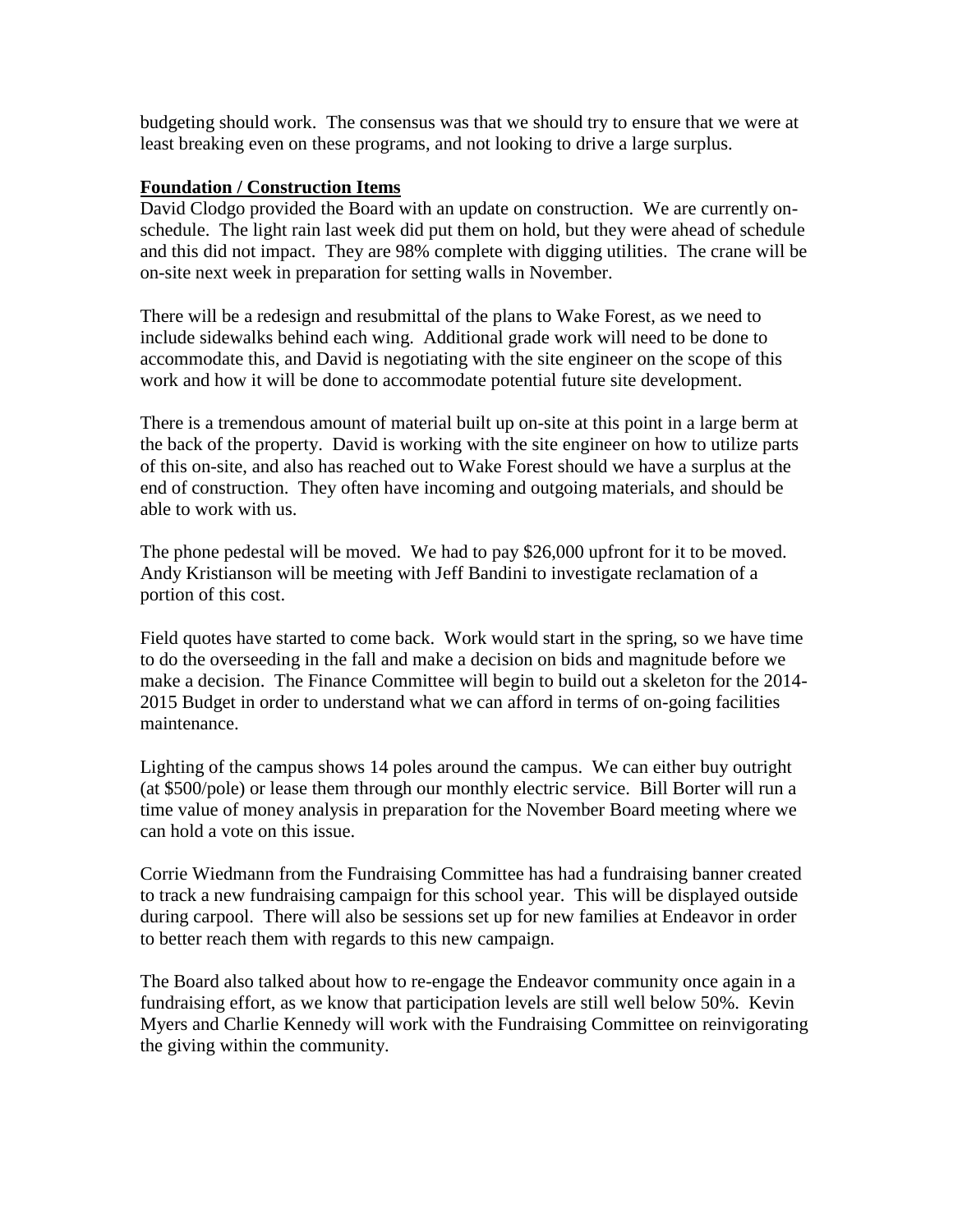## **Approval of Prior Minutes:**

Kevin Myers moved to approve the meeting minutes as distributed for the September 16, 2013 Board of Directors Meeting. Lisa Springle seconded. The motion was approved unanimously.

## **Director's Update**

We are still searching for a Curriculum Coordinator for Math and Science. We had another interview today, which was very promising.

Last years' scores from EVAS are coming in and are being analyzed. The administration will be sending out preparation materials to families to familiarize them with the changes to the test and the fact that there are no standards for comparison to past tests.

## **Treasurer's Report:**

Bill took the Board through his proposal for credit cards to be used by the school. There would be three cards with different spending limits. The threshold for approvals of spending would utilize the policies currently in place for POs / Checks. Bill Borter moved to open up a credit card account with BB&T with limits of \$10,000 for the director, and \$1000 for both the office manager and the Social Studies Curriculum Coordinator. Spending will be controlled using the approvals processes currently in place. Margaret Holder seconded the motion. Motion was unanimously approved.

Between BB&T and First Citizens, we have approximately \$748,000. First Citizens account will be closed over the next month or so, but will ensure that it is not closed prior to all outstanding payments clearing.

# **Admission Policy Discussion**

The Board discussed the guidance given by DPI on admissions and lottery. Different options for lottery order behind staff and siblings were discussed. In addition, the likelihood of this policy being invoked was discussed as well. Andy Kristianson will incorporate the ideas expressed into a policy to be voted on in November.

Additionally, the Board discussed reaching out to the new community near the school to encourage lottery applications, as we will have possible seats in every grade level.

# **Public Comments:**

There were no public comments or questions.

#### **Closed Personnel Sessions**

Kevin Myers moved that the Board go into closed session to discuss a personnel issue, in accordance with statute 143.318.11 (a) (6). Lisa Springle seconded the motion. The motion was unanimously approved and the board moved into closed session at 9:43 pm.

Kevin Myers moved that the Board move to open session. Andy Kristianson seconded. The motion was unanimously approved. The board reconvened in public session at 9:52 pm.